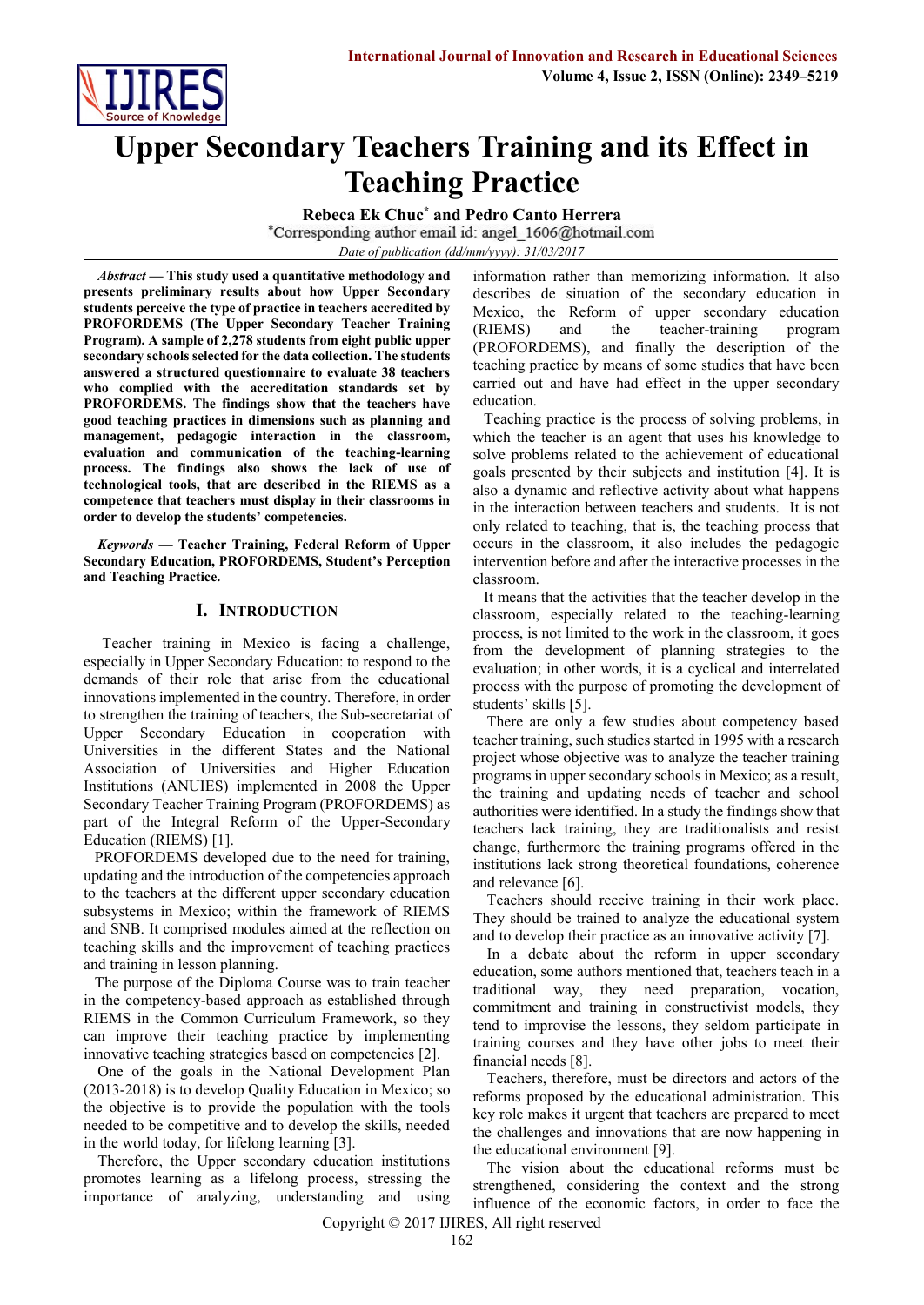

national problems [10].

Permanent teacher training is an excellent resource to draw the teachers to a more reflective, investigative and creative teaching model, to face the educational reality, and to serve the students more effectively. But this is only one resource that, even if it is at everyone's disposal (although not everyone achieved it), is not strong enough to produce changes, if the teacher's mentality is not transformed.

The study named "Formación permanente de profesores" (Permanent teacher training), shows that most of the teachers have technical education and bachelor degrees; but they don't have any teacher training and very few of them have Masters degrees, and only a minimal number have a doctoral degree [11]. Even after taking the PROFORDEMS training, updating and other training programs, the teachers continue teaching in a traditional way and their competency based teaching process is frail.

With the RIEMS, the competency-based training is more relevant. The biggest challenge is the teacher training, because teachers are the agents of change in the studentcentered education [12].

Teachers know the competencies of the basic components, but they do not apply them neither they develop them in full, so teachers need to incorporate the strategies needed; although the teachers insist that they do apply the strategies, more than half of the students say otherwise [13].

Likewise, in a study in Upper secondary level, found that there is a mismatch between the knowledge of the attributes of the generic competencies of the teacher training and their application, as a result the competencies described in the graduate profiles of RIEMS are not fully carried out [14]. Although they did studies in different contexts, coincide in the analysis of the effectiveness of the training strategies applied, and their results show the need to strengthen the teacher training process [13, 14].

This study analyses the perception of a sample of students, at upper secondary level, about the performance of their teachers, who have taken the PROFORDEMS training, in order to justify the appropriateness of the training to respond to the realities and responsibilities demanded in their roles as teachers.

The development of this study will contribute to identify the benefits and advantages of the program, especially in the teacher-training process, to respond to the different teacher realities, and analyze the appropriateness of establishing common training standards

# **II. METHODOLOGY**

This is an explorative and descriptive study, with the objective of describing the perceptions of students about the teaching practice according to the dimensions comprised in the instrument.

## *2.1 Subjects*

The study was carried out in eight upper secondary public schools in the state of Yucatan, the scores analyzed involved 5786 students of second, fourth and sixth semesters. The scores of 2278 questionnaires of the population (representing 39.4%) who evaluated the practice of 38 teachers were processed.

The sample of 2278 participants was comprised of 994 men (43.63%), and 1284 women (56.37 %) between 15 and 21 years of age. The scores were obtained through the analysis of data collected from the four dimensions. *2.2 Instrument*

The Questionnaire about the Evaluation of Teaching Competencies" (CECD) [15] was adapted, validated by experts in the area of competencies, and administered to a sample of teachers. The instrument is a "structured questionnaire". It comprised four relevant sections that were developed based on the Educational Model of Teaching Competencies (MECD): Planning and Management; Pedagogic interaction in the classroom; Evaluation and Communication of the teaching-learning process; Information and Communication technologies. The questionnaire was comprised of 50 Likert-type items, with 5 answer scales, where: 1 indicates the lesser level and 5 indicate the highest level of teacher performance.

## **III. RESULTS**

According to the table 1, it can be seen that most of the students perceive high frequency in the development always and usually in the following practices: "Clear exemplification of the content and its application in their context" (82.83%), "Specification of the important concepts seen in the class" (84.89%) and "Teaching procedures that are useful for daily life" (82.56%). Among the less frequent practices with a high percentage in comparison with the rest, there are the following: "Applies the content of the course to daily life situations", with a percentage of 45.11% based on the sum of the last three scales. It is recommend knowing more about the academic responsibilities assigned to the teachers, because such activities can be a relevant factor in the relationship between the topics and daily life. It is important to monitor the causal factors because in the competency-based approach, accompaniment if a priority in the role of the teacher.

| Table 1. Planning and management. |  |  |  |
|-----------------------------------|--|--|--|
|-----------------------------------|--|--|--|

|                          | Always        | Almost                            | Some  | Almost Never |       |
|--------------------------|---------------|-----------------------------------|-------|--------------|-------|
| The teacher              | $\frac{0}{0}$ | always $\%$ times $\%$ never $\%$ |       |              | $\%$  |
| Relates the content of   | 38.58         | 29.06                             | 21.02 | 6.67         | 4.65  |
| the subject with the     |               |                                   |       |              |       |
| topics of other subjects |               |                                   |       |              |       |
| in the curriculum.       |               |                                   |       |              |       |
| Applies the content of   | 46.67         | 30.33                             | 15.36 | 5.17         | 24.58 |
| the course to daily life |               |                                   |       |              |       |
| situations.              |               |                                   |       |              |       |
| Clearly exemplifies the  | 55.35         | 27.48                             | 12.15 | 3.64         | 1.36  |
| content of the subject   |               |                                   |       |              |       |
| so they can be useful    |               |                                   |       |              |       |
| in the student's         |               |                                   |       |              |       |
| context.                 |               |                                   |       |              |       |
| Specifies the most       | 56.45         | 28.44                             | 10.71 | 3.20         | 1.18  |
| important concepts of    |               |                                   |       |              |       |
| the topics covered in    |               |                                   |       |              |       |
| the course.              |               |                                   |       |              |       |
| Shows the procedures     | 56.27         | 26.29                             | 12.42 | 3.36         | 1.66  |
| to use the new           |               |                                   |       |              |       |
| knowledge in daily       |               |                                   |       |              |       |
| life.                    |               |                                   |       |              |       |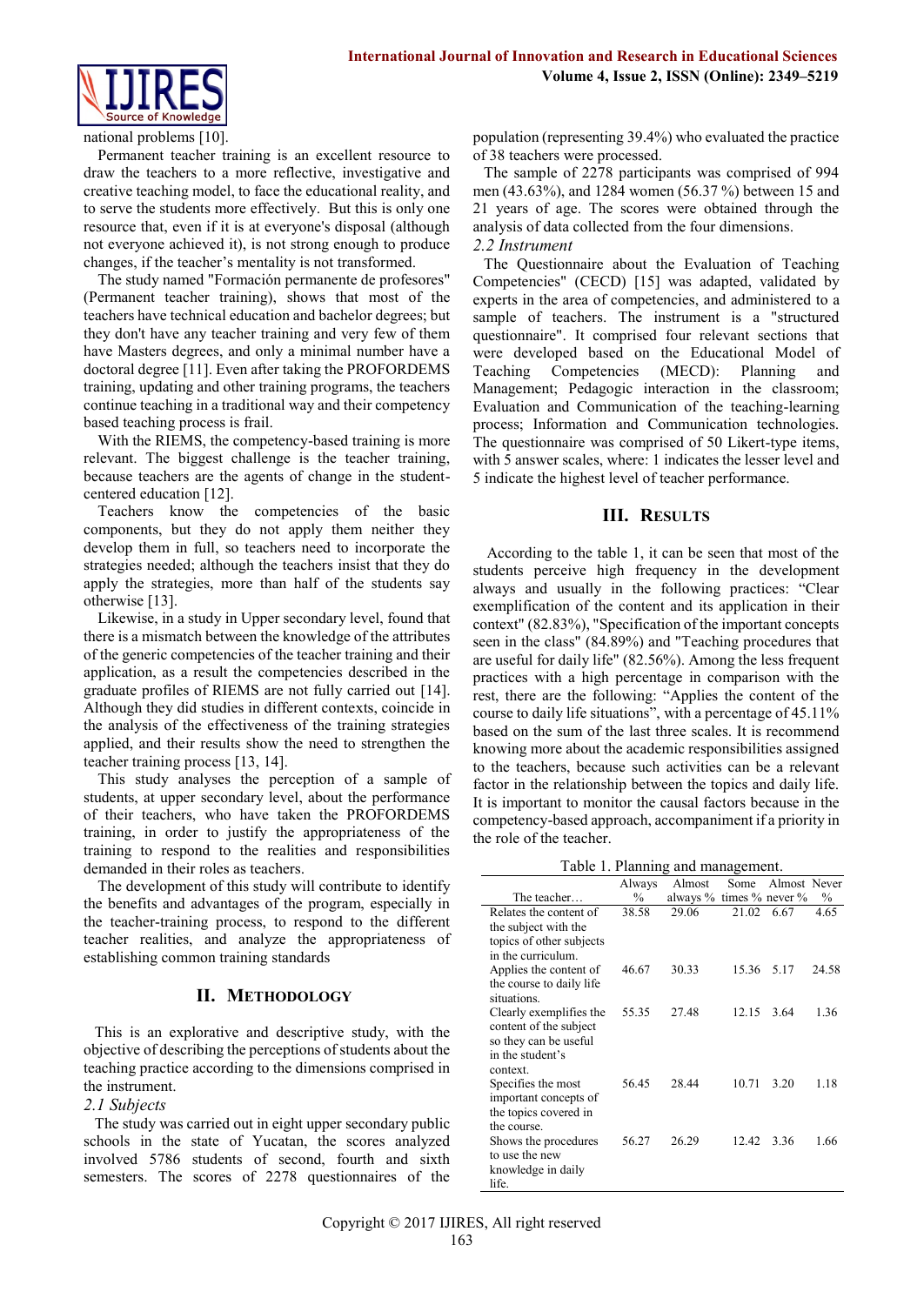# **International Journal of Innovation and Research in Educational Sciences**

**Volume 4, Issue 2, ISSN (Online): 2349–5219**

| Suggests bibliography                               | 33.36 | 29.32 | 23.74 | 8.64  | 4.91 |
|-----------------------------------------------------|-------|-------|-------|-------|------|
| and other resources                                 |       |       |       |       |      |
| that facilitate learning                            |       |       |       |       |      |
| the topics.                                         |       |       |       |       |      |
| Identifies previous                                 | 4148  | 31.87 | 18.52 | 5.88  | 2.23 |
| knowledge, acquired                                 |       |       |       |       |      |
| by the students in                                  |       |       |       |       |      |
| previous school years,                              |       |       |       |       |      |
| in order to improve the                             |       |       |       |       |      |
| learning of the subject.<br>Modifies the activities | 39.37 | 33.40 | 19.44 | 5.17  | 2.58 |
| or sources of                                       |       |       |       |       |      |
| information in order to                             |       |       |       |       |      |
| adapt them to the                                   |       |       |       |       |      |
| learning styles of the                              |       |       |       |       |      |
| group.                                              |       |       |       |       |      |
| Presents situations                                 | 50.57 | 29.36 | 13.74 | 4.17  | 2.15 |
| with real life problems                             |       |       |       |       |      |
| that promote learning.                              |       |       |       |       |      |
| Carries out activities                              | 38.08 | 29.80 | 20.06 | 7.46  | 4.60 |
| that motivate the                                   |       |       |       |       |      |
| students to apply the                               |       |       |       |       |      |
| new knowledge                                       |       |       |       |       |      |
| outside the classroom.                              |       |       |       |       |      |
| Is available to provide                             | 31.65 | 27.52 | 21.59 | 10.97 | 8.25 |
| individual tutoring.<br>Motivates the students      | 38.41 | 32.39 | 19.40 | 6.58  | 3.20 |
| to continue researching                             |       |       |       |       |      |
| the topics covered in                               |       |       |       |       |      |
| the course.                                         |       |       |       |       |      |
| Develops activities in                              | 46.31 | 30.46 | 15.18 | 5.75  | 2.28 |
| the classroom that                                  |       |       |       |       |      |
| facilitate the learning                             |       |       |       |       |      |
| of the content.                                     |       |       |       |       |      |

The results in table 2 show that 88.84% of the students perceive that, always and almost always, their teachers are responsible in their jobs. In the practice "Deals with the topics in adequate ways", 88.71% of the students perceive that the teacher frequently complies with this task. Likewise, always and almost always, "Uses examples in class to facilitate understanding of the concepts (86.87%). Also, 87.83 % of the students think that, always and almost always, the teacher is respectful with all the students in the group.

Among the least frequent practices with a high percentage, in comparison with the rest, are "Accepts suggestion from the students about how to organize activities" with a percentage of 24.3%, taking into account the least frequent scales. It is recommended to continue studying about the ways teachers interact with the students. From the students' perspective, planning and management

are considered strengths in the teaching practice.

|  |  | Table 2. Pedagogic interaction in the classroom. |
|--|--|--------------------------------------------------|
|  |  |                                                  |

|                                                 | Always | Almost                  | Some                   | Almost                 | Never         |
|-------------------------------------------------|--------|-------------------------|------------------------|------------------------|---------------|
| The teacher                                     | %      | always<br>$\frac{0}{0}$ | times<br>$\frac{0}{0}$ | never<br>$\frac{0}{0}$ | $\frac{0}{0}$ |
| Deals with the topics in                        | 65.67  | 23.04                   | 8.47                   | 1.75                   | 1.05          |
| adequate ways.<br>Uses time in class            | 58.64  | 26.20                   | 9.96                   | 3.77                   | 1.40          |
| adequately to teach                             |        |                         |                        |                        |               |
| each topic.<br>Accepts suggestions              | 44.33  | 31.34                   | 15.93                  | 5.57                   | 2.80          |
| from the students about<br>the ways to organize |        |                         |                        |                        |               |
| the activities.                                 |        |                         |                        |                        |               |
| Promotes a favorable<br>environment so the      | 53.07  | 30.28                   | 11 72                  | 03 46                  | 1.44          |
|                                                 |        |                         |                        |                        |               |

| students can participate             |       |       |       |      |      |
|--------------------------------------|-------|-------|-------|------|------|
| in class.                            |       |       |       |      |      |
| Uses examples during                 | 64.79 | 22.08 | 09.74 | 2.28 | 1.09 |
| class to facilitate the              |       |       |       |      |      |
| understanding of the                 |       |       |       |      |      |
| concepts.                            |       |       |       |      |      |
| Promotes activities                  | 47.71 | 31.60 | 15.32 | 3.59 | 1.75 |
| aimed at developing                  |       |       |       |      |      |
| collaborative or group               |       |       |       |      |      |
| learning.                            |       |       |       |      |      |
| Makes sure that all                  | 41.03 | 28.31 | 13.69 | 5.39 | 2.54 |
| team members carry                   |       |       |       |      |      |
| out their assignments.               |       |       |       |      |      |
| When developing a                    | 43.67 | 33.97 | 15.45 | 4.65 | 2.23 |
| new topic, the teacher               |       |       |       |      |      |
| promotes reflection to<br>ensure the |       |       |       |      |      |
|                                      |       |       |       |      |      |
| understanding of the<br>topic.       |       |       |       |      |      |
| Is respectful with all               | 72.87 | 14.96 | 7.72  | 2.85 | 1.58 |
| the students in the                  |       |       |       |      |      |
| group.                               |       |       |       |      |      |
| Promotes making                      | 44.38 | 34.89 | 15.01 | 3.68 | 2.01 |
| agreements of                        |       |       |       |      |      |
| collaboration in the                 |       |       |       |      |      |
| classroom taking into                |       |       |       |      |      |
| account the opinions of              |       |       |       |      |      |
| the group.                           |       |       |       |      |      |
| Expresses ideas clearly              | 62.73 | 23.96 | 9.08  | 2.63 | 1.58 |
| when explaining a                    |       |       |       |      |      |
| topic.                               |       |       |       |      |      |
| Asks students opinions               | 54.82 | 26.51 | 11.89 | 4.3  | 2.45 |
| to bring the conclusion              |       |       |       |      |      |
| of the presentations.                |       |       |       |      |      |
| Shows responsibility in              | 72.38 | 16.46 | 6.71  | 2.67 | 1.75 |
| his job.                             |       |       |       |      |      |

As observed in table 3, the perception of the students regarding the practices of their teachers in the dimension: "Evaluation and communication of the teaching-learning process" is positive, most of the items show percentages above 80%, adding up the scales always and almost always.

Table 3. Third dimension: Evaluation and communication of the teaching-learning process.

|                             | Always | Almost        | Some  | Almost        | Never         |
|-----------------------------|--------|---------------|-------|---------------|---------------|
| The teacher                 | %      | always        | times | never         | $\frac{0}{0}$ |
|                             |        | $\frac{0}{0}$ | $\%$  | $\frac{0}{0}$ |               |
| Uses adequately the         | 53.16  | 32.13         | 11.23 | 2.58          | .92           |
| different teaching tools    |        |               |       |               |               |
| in each class.              |        |               |       |               |               |
| Is characterized by using   | 49.16  | 32.17         | 13.25 | 3.59          | 1.79          |
| an introduction,            |        |               |       |               |               |
| development and             |        |               |       |               |               |
| conclusion about the        |        |               |       |               |               |
| topic in each               |        |               |       |               |               |
| presentation.               |        |               |       |               |               |
| Uses different types of     | 41.79  | 32.83         | 17.20 | 4.96          | 3.20          |
| evaluation in order to      |        |               |       |               |               |
| identify students with      |        |               |       |               |               |
| learning difficulties.      |        |               |       |               |               |
| Follows the evaluation      | 60.97  | 24.80         | 9.39  | 2.80          | 2.01          |
| criteria described at the   |        |               |       |               |               |
| beginning of the course.    |        |               |       |               |               |
| Designs a final             | 57.06  | 25.24         | 11.94 | 3.24          | 2.50          |
| evaluation that is          |        |               |       |               |               |
| consistent with the         |        |               |       |               |               |
| content and activities      |        |               |       |               |               |
| developed during the        |        |               |       |               |               |
| course.                     |        |               |       |               |               |
| Presents an organized       | 52.54  | 28.84         | 12.51 | 3.55          | 2.54          |
| list of topics according to |        |               |       |               |               |
| the subject's program.      |        |               |       |               |               |

Copyright © 2017 IJIRES, All right reserved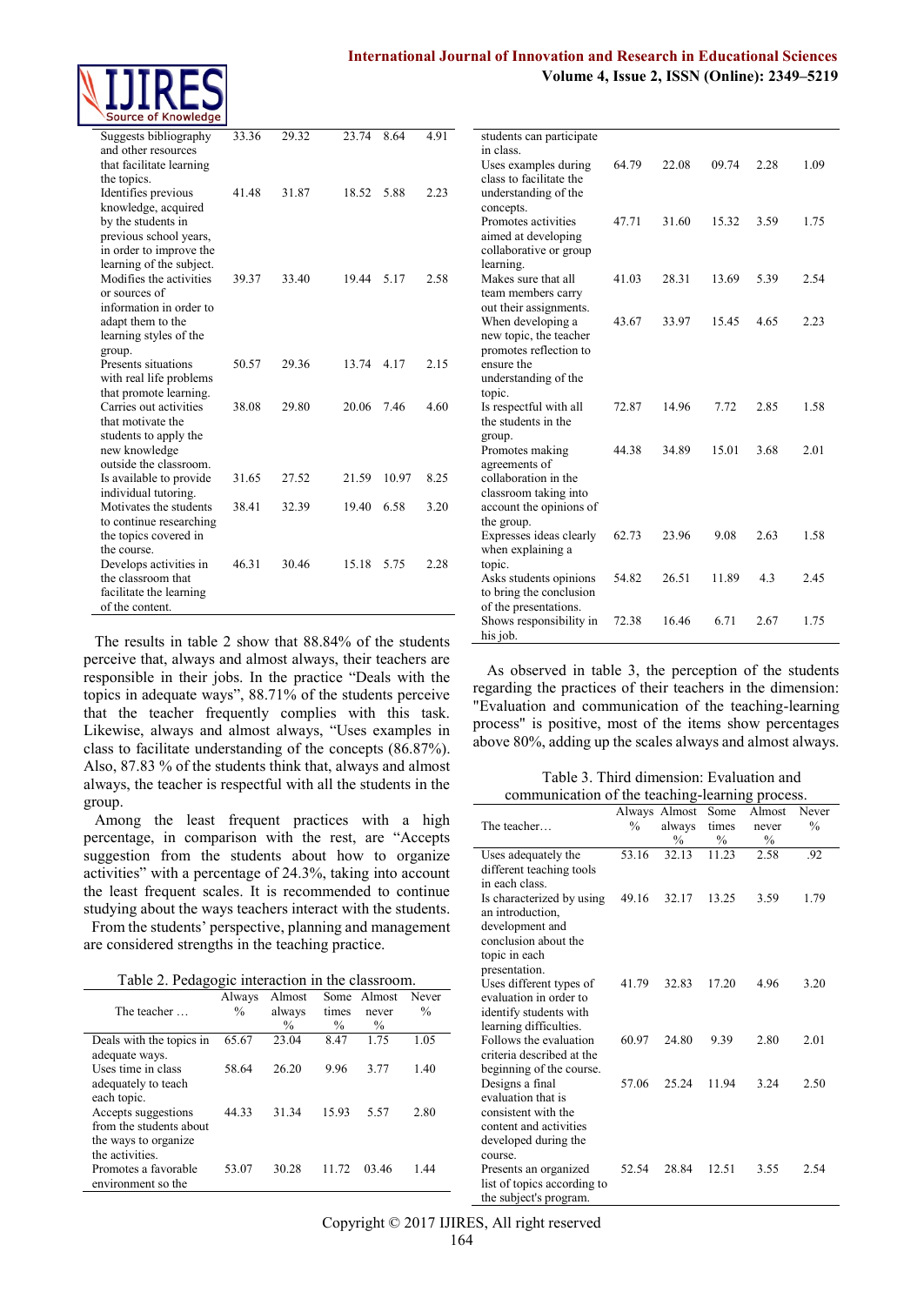

| <b>Source of Milowiedge</b>                                                               |       |       |       |      |      |
|-------------------------------------------------------------------------------------------|-------|-------|-------|------|------|
| Explains the evaluation<br>criteria for the subject at<br>the beginning of the<br>course. | 65.93 | 18.65 | 10.00 | 3.42 | 1.97 |
| Provides individual<br>feedback for the<br>activities that were<br>carried out.           | 45.91 | 27.52 | 17.20 | 5.79 | 3.55 |
| Grades the activities<br>carried out each day.                                            | 46.22 | 27.96 | 18.12 | 4.56 | 3.11 |
| Ask the group to<br>evaluate certain activities<br>carried out by their<br>partners.      | 32.17 | 31.29 | 22.87 | 8.69 | 4.96 |
| Is self-critical regarding<br>his/her own<br>presentations.                               | 47.80 | 31.82 | 14.44 | 4.03 | 1.88 |
| Provides feedback for<br>the collaborative<br>activities.                                 | 51.27 | 28.40 | 14.31 | 3.73 | 2.28 |
|                                                                                           |       |       |       |      |      |

According to the results in table 4, in relation to the dimension: "Information and Communication Technologies", the students' opinion is that some of those practices are not evident. Compared to the other three dimensions, this section has the highest percentage in scales such as: some times, almost never, and never. The teachers make very little use of technological tools such as blogs and chats, in particular, to communicate with their students.

Table 4. Fourth dimension: Information and Communication Technologies.

|                                         | Always | Almost   | Some                   | Almost                 | Never         |
|-----------------------------------------|--------|----------|------------------------|------------------------|---------------|
| The teacher                             | $\%$   | always % | times<br>$\frac{0}{0}$ | never<br>$\frac{0}{0}$ | $\frac{0}{0}$ |
| Uses the new                            | 39.99  | 29.71    | 19.13                  | 6.67                   | 4.47          |
| technologies to                         |        |          |                        |                        |               |
| keep abreast about                      |        |          |                        |                        |               |
| the subject.                            |        |          |                        |                        |               |
| Makes frequent                          | 32.87  | 27.78    | 21.99                  | 9.87                   | 7.46          |
| use of the                              |        |          |                        |                        |               |
| Communication                           |        |          |                        |                        |               |
| and Information                         |        |          |                        |                        |               |
| Technologies in                         |        |          |                        |                        |               |
| the classroom.                          |        |          |                        |                        |               |
| Makes use of                            | 23.30  | 25.06    | 24.31                  | 14.13                  | 13.16         |
| forums in virtual                       |        |          |                        |                        |               |
| platforms to enrich                     |        |          |                        |                        |               |
| the learning                            |        |          |                        |                        |               |
| process.                                |        |          | 24.75                  | 10.18                  |               |
| Provides guidance<br>to the class about | 30.55  | 25.52    |                        |                        | 6.97          |
| the usefulness of                       |        |          |                        |                        |               |
| new technologies                        |        |          |                        |                        |               |
| in the subject.                         |        |          |                        |                        |               |
| Makes use of                            | 22.16  | 20.76    | 21.24                  | 16.15                  | 19.66         |
| social networking                       |        |          |                        |                        |               |
| to enrich the                           |        |          |                        |                        |               |
| teaching practice.                      |        |          |                        |                        |               |
| Makes use of                            | 27.08  | 19.40    | 21.15                  | 12.99                  | 19.35         |
| computer                                |        |          |                        |                        |               |
| presentations                           |        |          |                        |                        |               |
| during class.                           |        |          |                        |                        |               |
| Suggests the use                        | 24.84  | 22.69    | 24.27                  | 14.31                  | 13.87         |
| of virtual libraries                    |        |          |                        |                        |               |
| to obtain                               |        |          |                        |                        |               |
| information about                       |        |          |                        |                        |               |
| certain concepts or                     |        |          |                        |                        |               |
| topics.                                 |        |          |                        |                        |               |
| Teaches the use of                      | 22.16  | 17.77    | 21.99                  | 18.74                  | 19.31         |
| new technologies.                       |        |          |                        |                        |               |

| 41.26 |
|-------|
|       |
|       |
|       |
| 29.45 |
|       |
|       |
|       |
|       |
|       |
| 39.20 |
|       |
|       |
| 11.06 |
|       |
|       |
|       |
|       |

### **IV. CONCLUSION AND DISCUSSION**

According to the findings, it can be concluded that, the dimensions that show the teachers' strengths are directly related to the training received through PROFORDEMS:

Reflection of the teaching practice, Implementation of lesson planning and Teaching-learning strategies. However, the diploma courses do not include training in Information and Communication Technologies, this situation is evident by the students' opinions regarding how teachers use technological tools.

Another important element is the academic support that teachers provide to the students, (tutoring and mentoring), which, according to the results, are areas of opportunity; because the students' perception is that such practice is not carried out consistently. It is necessary to identify what causes the lack of these practices, because they are key learning elements in the competency-based approach. Similarly, the lack of use of technological tools described in the RIEMS is a weakness in the teachers' competence, and such tools should be used in the classroom to promote the student's technological skills.

The findings of this study show that some changes in the program of teacher competencies are needed, to be more consistent with the teachers' training needs; in order to improve the teaching practices based on the real context in each sub-system.

The importance of analyzing the teacher profiles represents one of the most important management mechanisms of the RIEMS to achieve curricular objectives (Secretariat Agreement 442).

The RIEMS proposes the formalization of teaching practices by means of the inclusion of indicators to evaluate the teacher's performance, both inside and outside the classroom. Even though the students' perceptions are not the only mechanism to verify the compliance with the standards, it is true that effective learning is an important indicator to investigate about the teachers' practices.

According to the four dimensions comprised in the study, it can be concluded that the students' perceptions about the teachers' practices is satisfactory. According to the findings, most of the students evaluated their teachers' performance in a positive way.

The results confirm what Gómez say, that teaching practice perceives the teacher as an agent, which uses his

Copyright © 2017 IJIRES, All right reserved